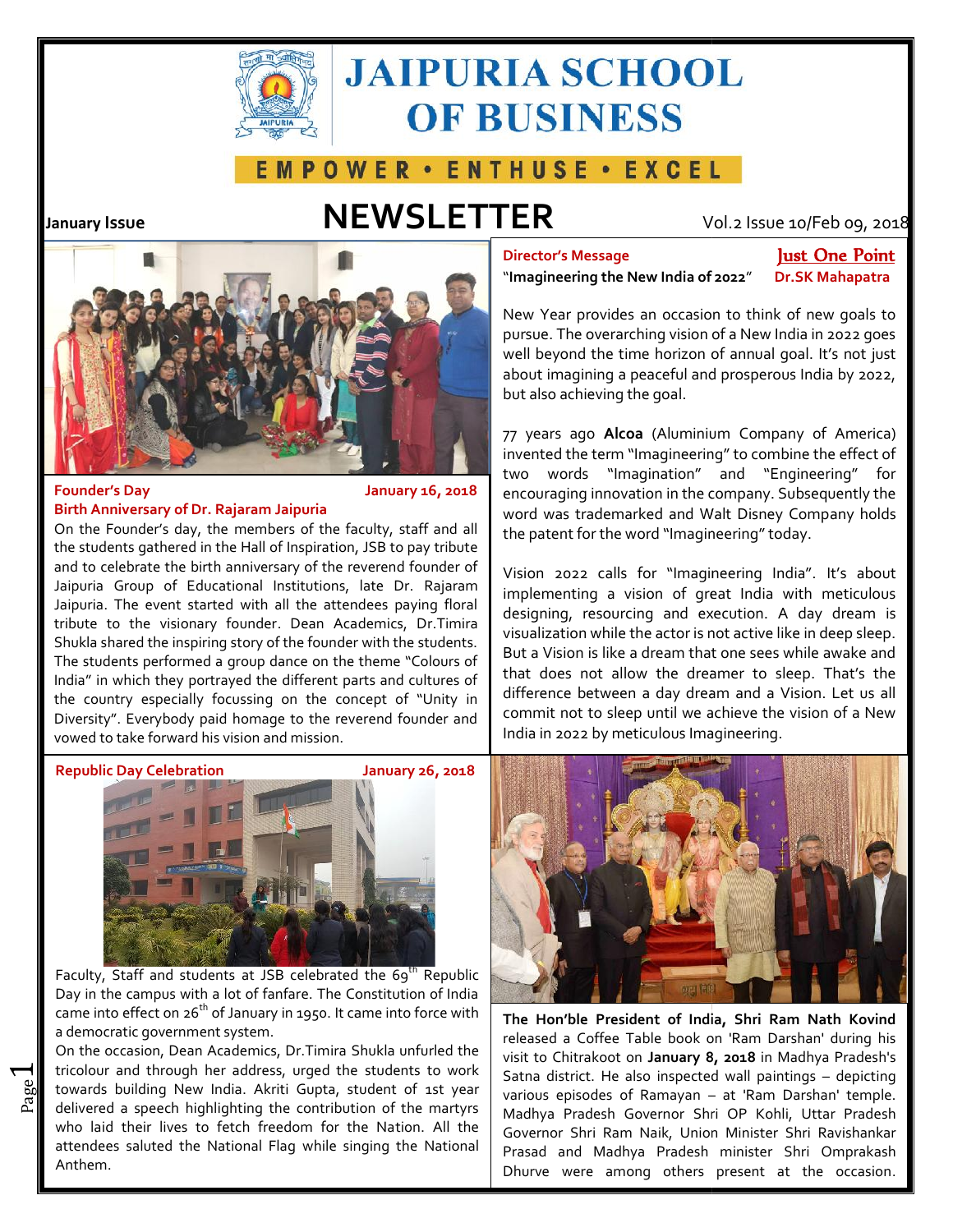

### **Pre-launch of Manthan January 15, 2018 "Dr Rajaram Jaipuria Memorial Debate" "Dr Rajaram**

The institute has been organising an Inter-college debate Competition every year under the title "Manthan". On  $15^{th}$  January, "Manthan 2018: Churn Your Mind"  $\parallel$ was formally launched with the students participating in debates on the topics related to the theme "Vision of India 2022".The theme this year is based on the same of the solid vision for New<br>Vision for New India given by Hon'ble Prime Minister of India and to explore the Vision for New India given by Hon'ble Prime Minister of India and to explore the possibilities, "How India can be a Developed Nation by 2022" There will be two  $\parallel$ rounds – Preliminary and Final Round. The inter-college debate competition will  $\parallel$ be held on  $9^{th}$  and 10<sup>th</sup> February 2018. s been organising an Inter-college debate Competition every year<br>"Manthan". On 15<sup>th</sup> January, "Manthan 2018: Churn Your Mind"<br>unched with the students participating in debates on the topics

### **Student Seminar January 15 & 16, 2018 "Vision India 2022"**

Members of the Faculty, Staff and the students of JSB organized a two day celebration on 15th and 16th January 2018 to pay tribute to and to commemorate the Birth Anniversary of the reverend founder of Jaipuria Group of Educational Institutions, Late Dr.Rajaram Jaipuria. Jaipuria School of Business strives hard to carry forward the standards set by the visionary and reverend founder.

In order to continue with the spirit of the founder, JSB organized student seminars on 15th January 2018 on "Vision India 2022". The students participated in seminars organized under the aegis of different CoE.





The event commenced with an enlightening address by the Director, Dr. SK Mahapatra, who urged the students to take initiatives and take accountability for what they do in their lives.

The first seminar on "Vision India 2022: Impact of Cultural Diversity on Future of Workplace" saw a lively discussion among Sudha Kumari,

Perspectives, Prospects, and Challenges" witnessed discussion and deliberation on effects of using digitization in financial transactions in the country. The students from 1st Year namely Rishabh Sharma, Sunaina Arora, Shivangi Gupta, Santosh Kumar, and Akriti Gupta discussed the various issues and roadblocks in achieving digitization. In the third seminar, First Year students viz.,Sakshi Dwivedi, Ruchi Singh, Garvita Verma and Sudha Kumari deliberated on the topic "Role of Youth in Nation Building: Challenges and Opportunities". of the Birth American of Hongta Finance of Digital Finance and the Student of Business and the Student of Student and the January 2018 to pay tribute to and tother of Student2018 2022. The students and the Student Coer.<br>
T





### **Faculty News**

 Dr. SK Mahapatra, Director, JSB was invited to preside over a **National Seminar on "Teaching, learning, and Evaluation"** sponsored by NAAC and organised by DAV Centenary College, Faridabad on **January 25, 2018**. **Seminar on "Teaching, learning, and Evaluation"** sponsored by NAAC and<br>organised by DAV Centenary College, Faridabad on **January 25, 2018**.<br>• Dr. Timira Shukla, Dean Academics, JSB was the Session co-chair for

the technical session at the **International Conference on "Measure, Manage and Facilitate Change to Harness Organizational Potential**" by Prestige Institute of Management, Gwalior in collaboration with Indian Economic Association during **6th to 8th January, 2018**.She also presented a paper on Factors inhibiting Women Entrepreneurs: An Empirical Study in Urban India' to be published in the proceedings of the above mentioned the International Conference It of Management, Gwalior in collaboration with Indian Economic<br>
Ition during **6th to 8th January, 2018**. She also presented a paper on<br>
inhibiting Women Entrepreneurs: An Empirical Study in Urban India<br>
Iblished in the pr

 Ms. Anjali Khanna, Vice President HR conducted an **Orientation programme** for all HR personnel across all institutions under Jaipuria Group on **18th of January** at the Corporate Office.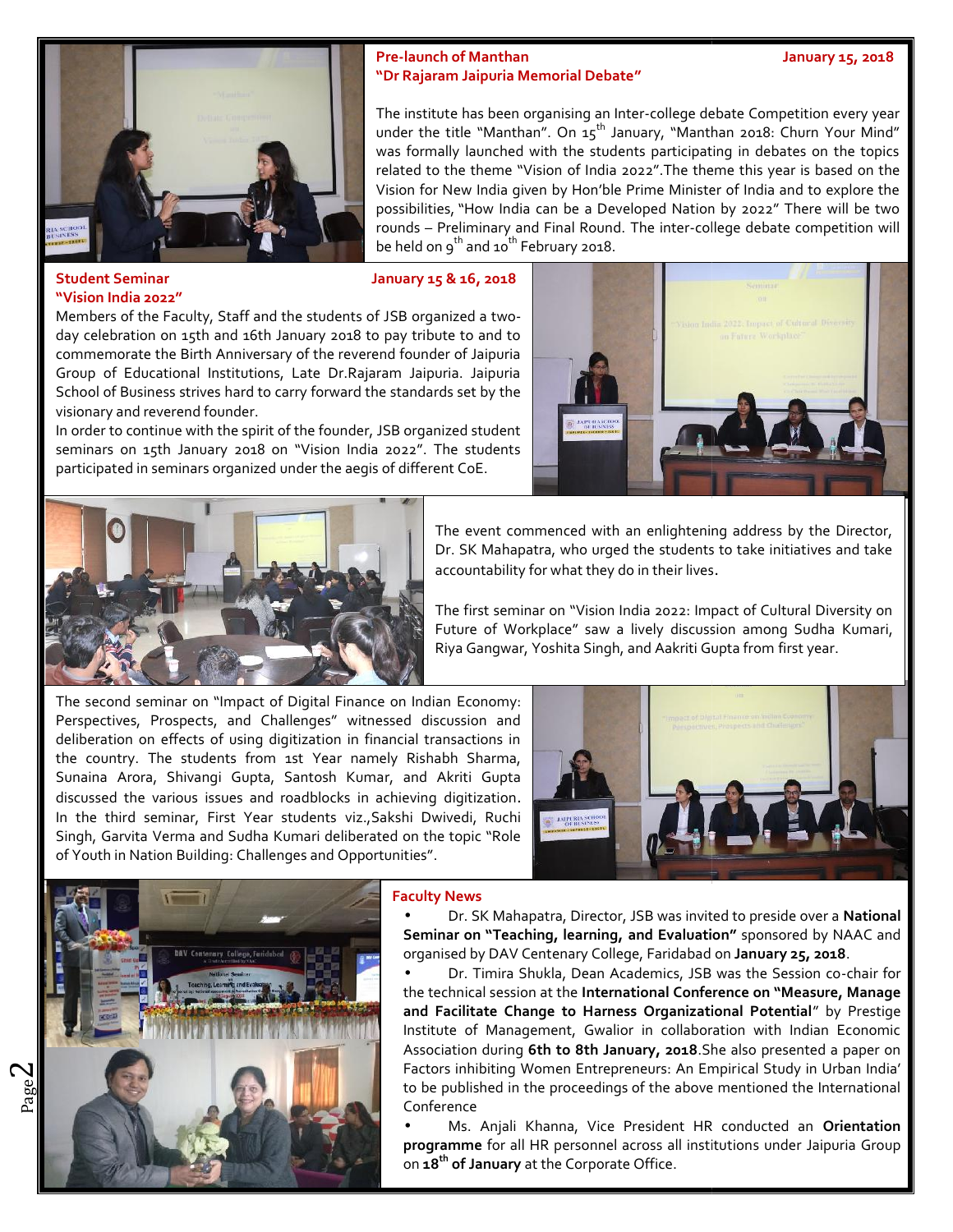### **Live Project at Industries Week 4-5 January 2018**

First Year students of JSB went for a Live Project at **Baggry's India** Ltd for a week starting 22<sup>nd</sup> Jan., 2018. Bagrry's India Limited is one of the leading brands in the health foods and Breakfast Cereal Category and has been in the market for the last 25 years. The company has been a pioneer in introducing various health and nutrition products like Oats, Muesli, Oats for India, Veggie Masala Oats, Wheat Bran, oat bran, etc. in the Indian market.

The project title was "Big Days with Baggry's" and it involved promoting Baggry's product range, boosting store sales, achieving target and collecting consumer feedback.

The students of JSB also got an opportunity to work in a Live Project at **Modi Naturals** where they got an exposure to the real corporate world while working with the company during the **Modi Big Day Sales** from 23<sup>rd</sup> January 2018 to 28<sup>th</sup> January 2018. The title of the project was "Understanding of Modern Retail: Consumer buying patterns, product placement & merchandising".

A student Vivek Jha of 1st Year got the opportunity to participate in a Live Project at ITC Ltd. The Live project was from 22nd jan., to 31st jan. The student was given the responsibility to review the beat route and the inventory related to Classmate, ITC's range of spiral bound notebooks. The student was exposed to the varied market locations where the products were being sold. He had to interact with the vendors and see that the products of ITC were properly shelved and displayed at the outlets. It was a wonderful learning experience for the student.



ო

### **My India by 2022 Madhuri Pahuja, PGDM 1st Year**

Vision is a stepping stone of an action to be executed in the near future or late future. A clear vision helps you pursue dreams, achieve goals and opens mind to the endless possibilities of the future.

Vision India 2022 focuses on a new India where the poor do not want anything by way of charity, but seek opportunity to chart out their own course because Indians today are not waiting for governmental sops. They only want opportunities to be created for them, so that they can work for their livelihood and prosperity.

India derives about 17% of the Gross Domestic Product (GDP) from agriculture and considering the volatility in farm output due to vagaries of nature often resulting in lower production, the new crop insurance scheme approved by the government is expected to help small and marginal farmers in a big way. Since around 60-70% of Indian population depends upon Agriculture sector, agriculture, for the development of the country, should be made employment-oriented to make it attractive to the new generation cultivators as agriculture, manufacturing and service sectors were the backbone of the country's economy.

The next sector is the development of rural India by not making them 'hi-tech' but making them sustainable by providing basic amenities and patronizing them to resort for 'natural' measures i.e. by harnessing bio-fuels, solar energy, water-harvesting technology. These will reduce their total dependence on the government. The strength of the poor and aspirations of the middle class can take India to new heights.

 $\begin{bmatrix} 1 \ 2 \ 3 \ 2 \end{bmatrix}$  around them and practice development politics." (Shri APJ Abdul Kalam, Ex President of India)<br> $\begin{bmatrix} 2 \ 2 \ 2 \end{bmatrix}$ "It is only our political system that gives the required support to farmers, scientists, engineers, doctors, teachers, advocates and other professionals alike to enable this nation to achieve success in the green revolution, white revolution, the space mission, defence mission, science and technology mission, and infrastructure development mission. India's youth should not keep themselves away from politics but enter it to inspire, guide and lead to make this nation great in all disciplines. These ignited minds will sing the song of youth and lead the nation towards sustainable development. I strongly believe that the youth of my nation, by entering politics, will build a brand of integrity, honesty, value system, courage, commitment and responsibility with accountability

The key to building a New India is in abandoning the casual "chalta hai (anything will do) attitude and thinking of badal sakta hai (we can change).

Source: Modiji's 4<sup>th</sup> Independent Day Speech - Indian Express; A Manifesto for Change, APJ Abdul Kalam and V Ponraj, Harper Collins India; TVP Editorial by Aniruddha Naik; Google.com